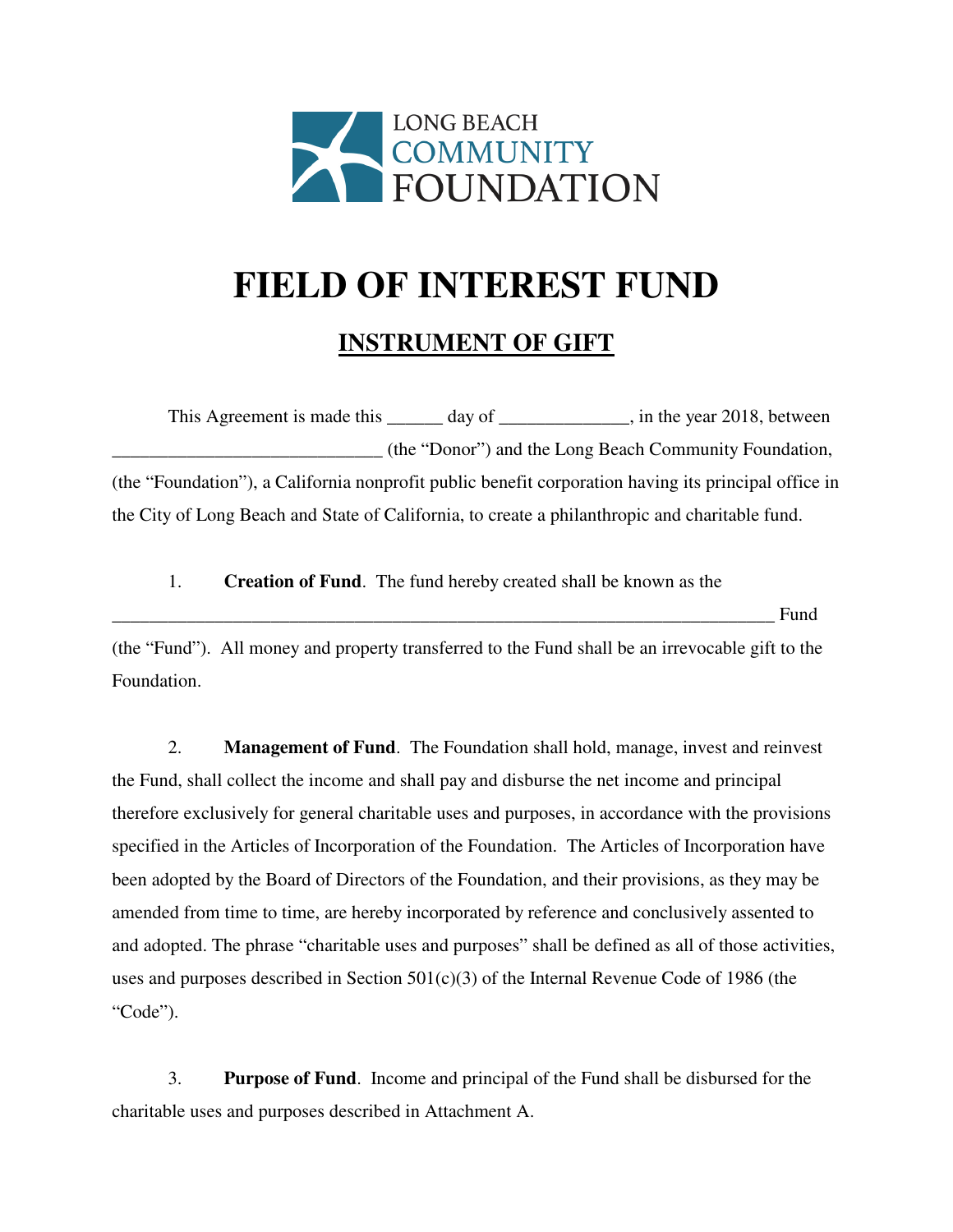4. **Costs of Administration**. The Foundation shall charge fees to the Fund in accordance with the Fee Schedule adopted from time to time by the Foundation's Board of Directors. The Fee Schedule in effect as of the date of this Agreement is attached as Attachment B.

5. **Component Part and Not a Donor Advised Fund**. It is intended that the Fund shall be a component part of the Foundation as defined in Section  $1.170A-9(f)(11)$  of the Income Tax Regulations and that nothing in this Agreement shall affect the status of the Foundation as an organization (i) described in Section  $501(c)(3)$  of the Code and (ii) which is not a private foundation within the meaning of Section 509(a) of the Code. The Fund shall not be a donor advised fund under Section 4966(d) of the Code. No donor or any person appointed or designated by Donor shall have a right to advise the Foundation to make distributions from the Fund to any organization or entity or for any purpose. This Agreement shall be interpreted in a manner consistent with the foregoing intention and to conform to the requirements of the foregoing provisions of the Federal tax laws and any regulations issued thereunder.

6. **Status of Foundation**. All transfers of property under this Agreement are subject to the condition that the Foundation, as of the date of transfer, is classified in good standing by the Internal Revenue Service as an organization (i) described in Section  $501(c)(3)$  of the Code and (ii) which is not a private foundation as defined in Section 509(a) of the Code.

7. **California Law**. The Fund created by this Agreement shall be administered in and under the laws of the State of California, and this Agreement and the validity thereof shall be governed by and construed in accordance with the laws of the State of California.

8. **Variance Power**. The Fund is protected from obsolescence. If, in the sole judgment of the Board of Directors of the Foundation, the purposes for which the Fund was created ever become unnecessary, incapable of fulfillment, or inconsistent with the charitable needs of the community served by the Foundation, the Foundation's Board of Directors shall modify any restriction or condition on the use or distribution of the income and principal of the Fund.